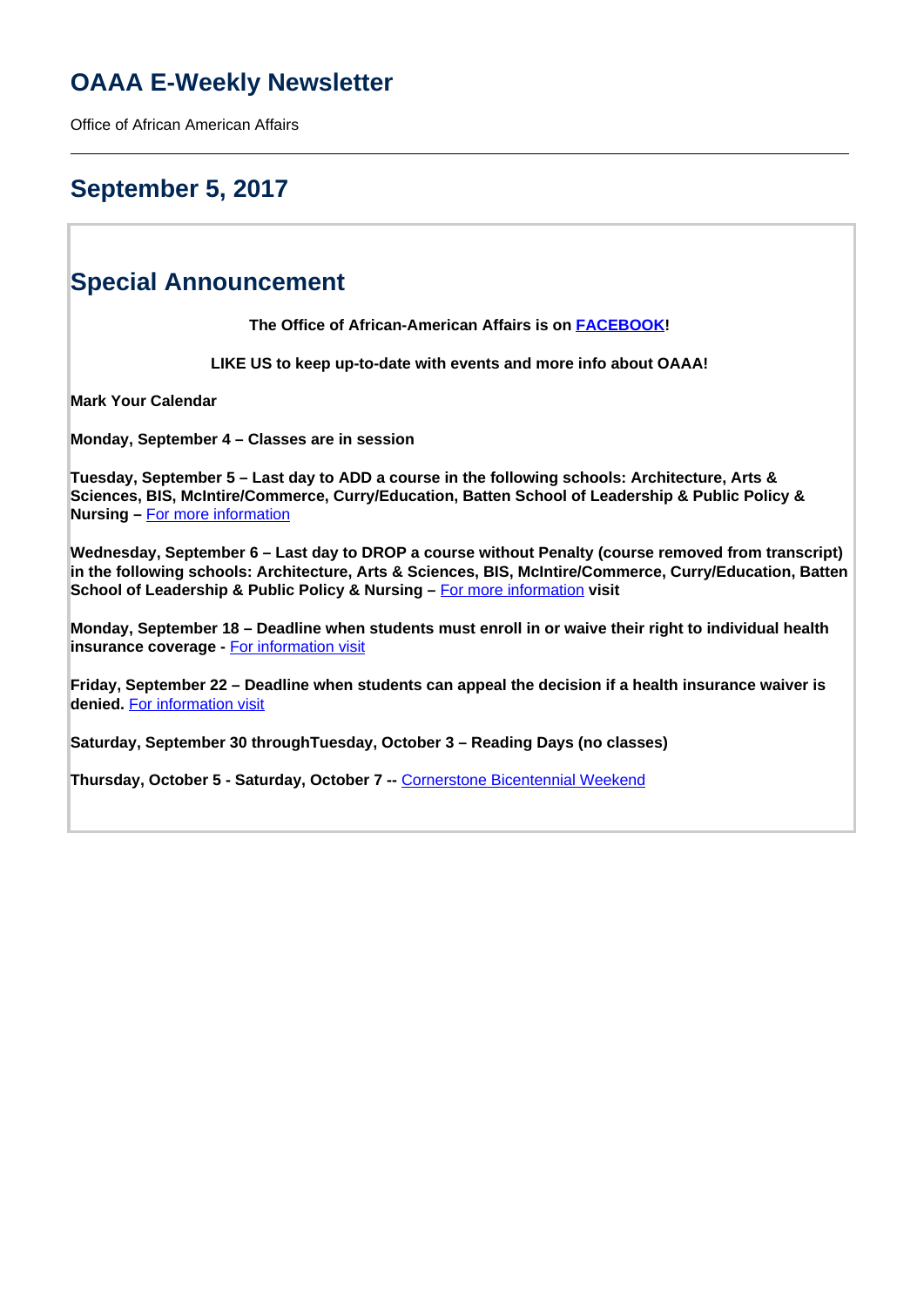# **OAAA Announcements & Services**

**Coming soon: GradSTAR on-line applications for the 2017-2018 Faculty-Student Mentoring Program & Fall Personal Branding Seminar Series!** 

## **Black Friday - FRIDAYS** 1:30 pm

LPJ Cultural Center #2 Dawson's Row

Come join us for food & fellowship!

## **"Raising-the-Bar 4.0" Study & Tutoring Sessions- Fall Semester**

## Monday through Thursdays (**Starting Tuesday, September 5 – Ice Cream Social!**)

5:00– 8:00 pm LPJ Black Cultural Center (study with OAAA Peer Advisors)

WEB DuBois Conference Room (small group tutoring):

Monday–TBA; Tuesday–Calculus (OAAA grad tutor); Wednesday–TBA; Thursday – Calculus & Quiet Study

For details, see Raising-the-Bar Coordinator: Destini Walker (dw2uy@virginia.edu)

## **RTB 4.0 – It's Not Just for First Years' Anymore!**

## **OAAA Calculus Tutoring**

Tuesdays 4:00–7:00 pm & Thursdays 4:00–6:00 pm - WEB DuBois Conference Room & and by appointment: email: ste3an@virginia.edu

**Statistics 2120 Support @ McIntire** – Stay tuned for more information!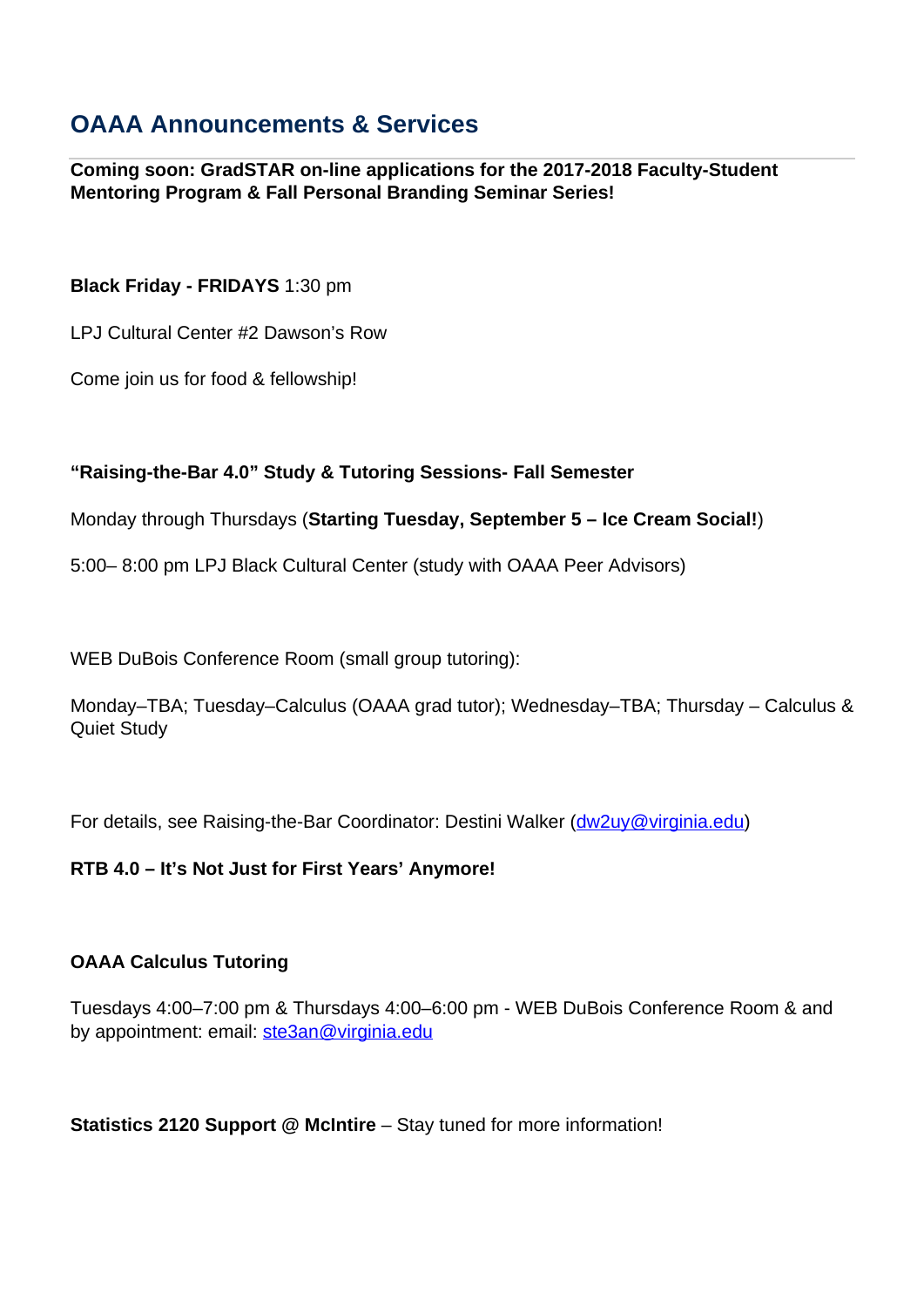#### **Quote of the Week**

**"There will always be men struggling to change, and there will always be those who are controlled by the past." Ernest J. Gaines (1933- ) interview with John O'Brien in African American Writers (1991)**

## **Student Spotlight**



Cameron Stokes is a third year student in the Curry School of Education from Portsmouth, VA, who is double majoring in Youth & Social Innovation and Psychology. He brings a positive energy and enthusiasm to all of his UVA activities. This Portsmouth, VA native is a 2017 fellow in the Meriwether Lewis Institute for Citizen Leadership and is the current Orientation and Bonding cochair for the OAAA Peer Advisor Program. Cameron is also a member of the Iota Beta Chapter of Alpha Phi Alpha Fraternity Inc., a Big Brother in the Mens Leadership Program and active with the Black Student Alliance. After graduation, Cameron hopes to pursue a career in counseling or educational policy reform.

You can nominate an exceptional student (not yourself) to be featured in the Spotlight on Student Achievements. Please send your nominations to:

Dean Patrice Grimes (parimes@virginia.edu) every Thursday by 12 noon.

## **Quote's Corner**



Ernest James Gaines, born January 15, 1933, is an African-American author best known for his works, The Autobiography of Miss Jane Pittman, and A Lesson Before Dying. His novels have received numerous awards. Born in poverty to a Louisiana sharecropping family, he earned a degree in literature from San Francisco State University. After spending two years in the Army, he won a writing fellowship to Stanford University. From 1981 until retiring in 2004, Gaines was a Writer-in-Residence at the University of Louisiana at Lafayette. The Ernest J. Gaines Center at the University of Louisiana at Lafayette was established as an international center for scholarship. Gaines was inducted into the French Ordre des Arts et des Lettres (Order of Arts and Letters) as a Chevalier. In 2013 he returned to his Louisiana roots to build a home on part of the old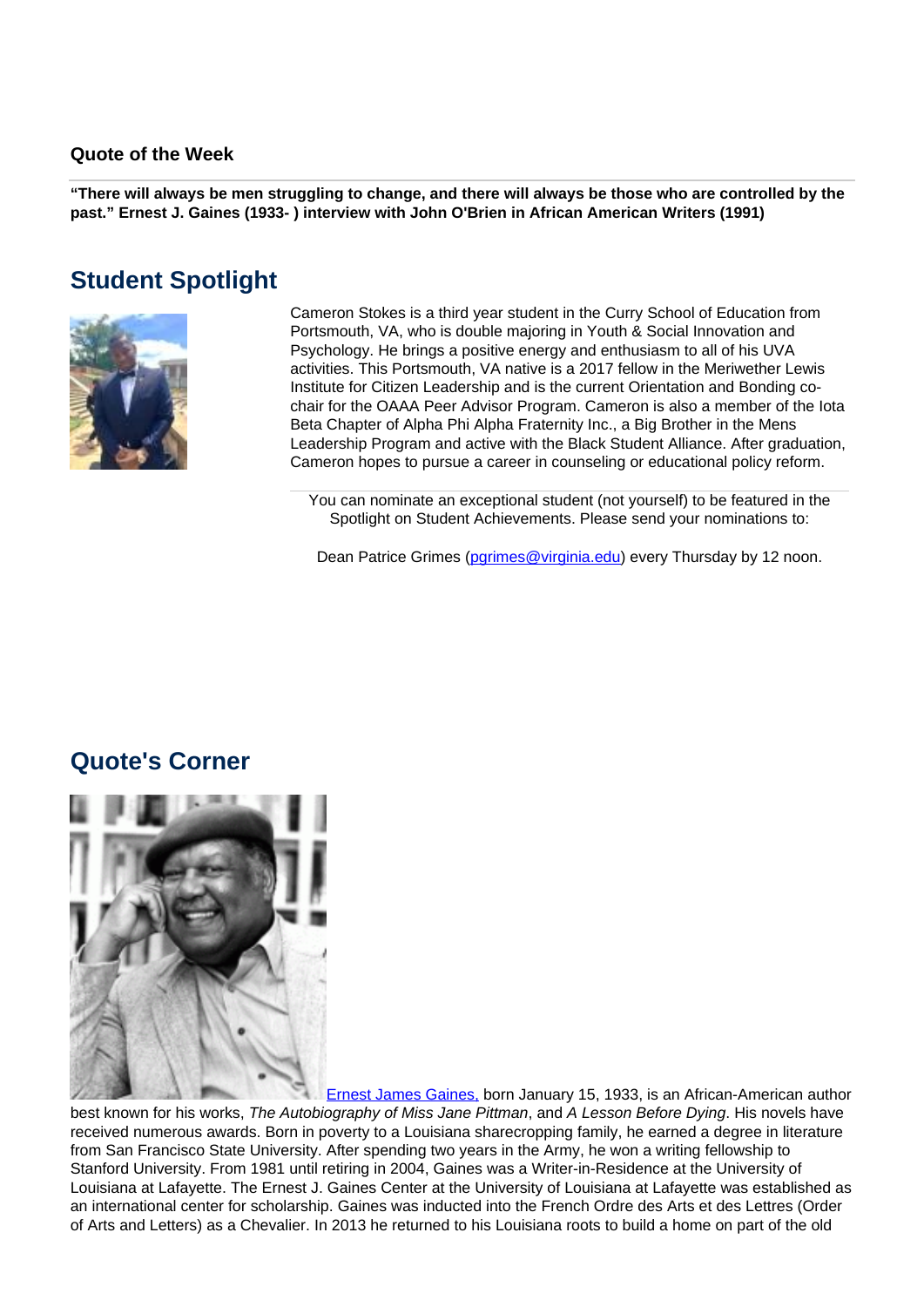# **Upcoming Events**

### **Info Session: Commerce 2018 January Term**

Tuesday, September 5 & Wednesday, September 6 - 5:00 pm - Rouss-Robertson Hall 225

Attend an info session to learn more about the 2018 January Term programs offered by the McIntire School of Commerce.

#### **Fall Study Abroad Fair**

Wednesday, September 6 - 11:00 am–3:00 pm - Newcomb Ballroom

Learn about the many study abroad opportunities available to UVA students. Meet UVA program faculty directors, representatives from approved outside programs and students who have had study abroad experiences. Be a part of the tradition!

#### **Jefferson Trust Grants Information Session**

Wednesday, September 6- 4:00-5:00 pm – Alumni Hall, 211 Emmet Street

Have a great idea? The 2017 Jefferson Trust application is available on the website – deadline for grant applications is September 30th. Visit www.jeffersontrust.org for more information.

#### **2017 CGH Scholar Welcome Back Party**

Thursday, September 7 - 6:00-8:00 pm - Pavilion VII

Join faculty, staff and all 2016 Center for Global Health (CGH) Scholars to celebrate the new research season and academic year!

#### **Dr. Cornell West – Keynote Address (Ticketed Event)**

Friday, September 8 – 6:00 pm – Old Cabell Hall

Internationally known Cornel West is Professor of the Practice of Public Philosophy at Harvard University and holds the title of Professor Emeritus at Princeton University. He has written 20 books and has edited 13 others, including Race Matters, Democracy Matters, and his memoir, Brother West: Living and Loving Out Loud. The event will also feature a performance by pianist Dana Kristina-Joi Morgan. While open to the public, this event is ticketed and all tickets have been claimed. More information can be found onExcellence through Diversity Distinguished Learning Series website or on Facebook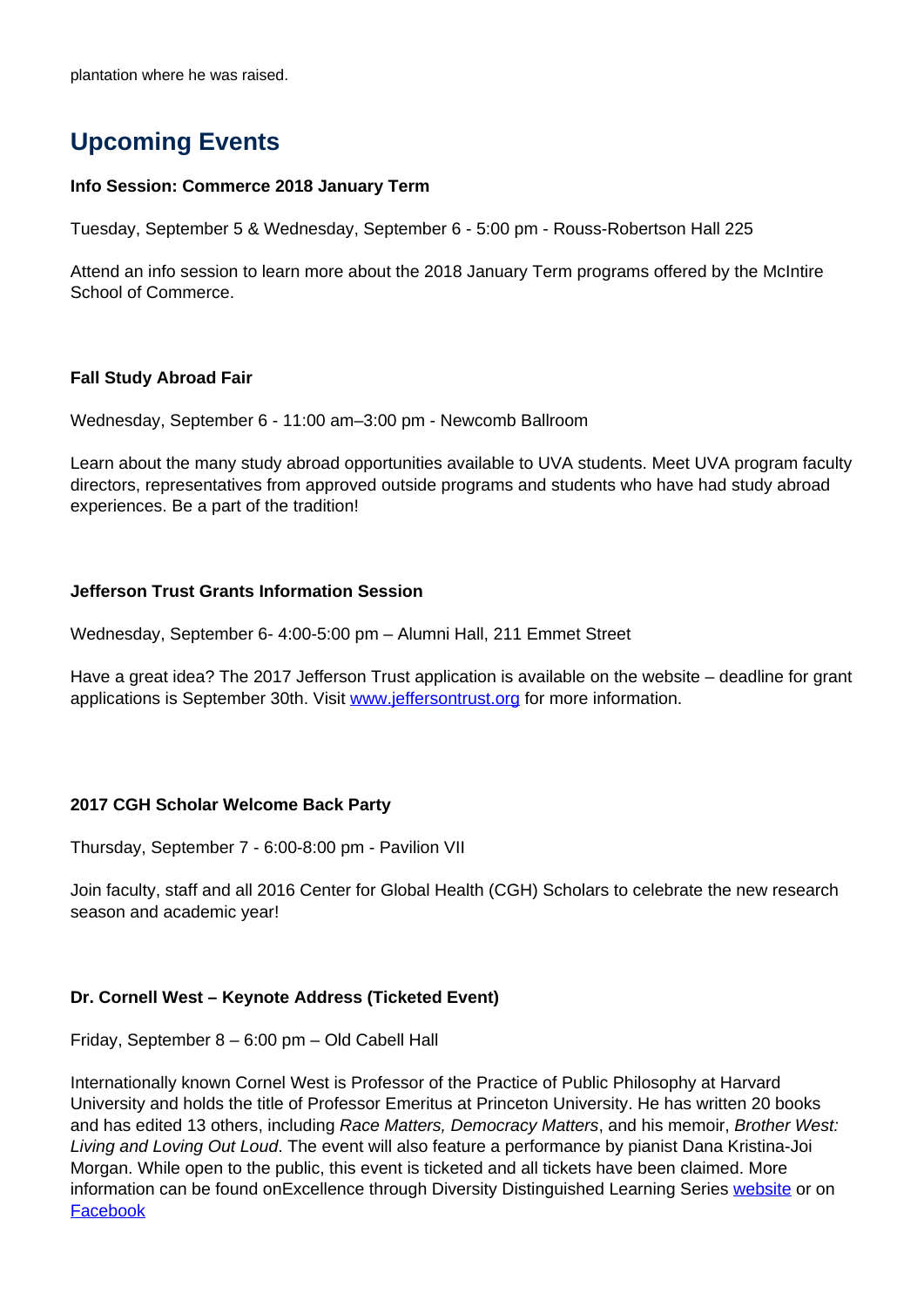#### **National Scholarships & Fellowships Series**

Monday, September 11 – 4:00 pm – Rotunda Multipurpose Room

Meet Luce Scholars' Program Director Ling Li and learn about opportunities to study abroad in 2018. This award is for those who do not have extensive experience in Asia and is ideally suited for those students who wish to pivot their careers toward Asia. The Luce Scholars Program provides stipends, language training, and an individualized professional placement in Asia for 15-18 scholars. Students and alumni under 30 in any field are welcome to apply! The UVa internal deadline is October 10th, 2017.

#### **Charlottesville – Albemarle NAACP Monthly Membership Meeting**

Monday, September 11- 7:00 pm - Jefferson School City Center, 233 4th Street NW

Meet in the Mary Williams Center on the first floor adjacent to the Vinegar Hill Café. Free parking is available on site. The community is welcome to attend!

#### **2017 Charlottesville Chamber of Commerce Business Diversity Luncheon**

Tuesday, September 19 11:00 am-1:30 pm - Jefferson School African American Heritage Center

Keynote Speaker: Michel Zajur, President/CEO & Founder, Virginia Hispanic Chamber of Commerce. For more information, contact Andrea D. Copeland-Whitsett. To register for the luncheon, visit.

#### **NAACP Annual Freedom Fund Banquet**

Friday, September 29 – 7:00 pm - Charlottesville Doubletree Hotel, 990 Hilton Heights Road 22901

This annual fundraiser event of the local chapter of the National Association for the Advancement of Colored People (NAACP) will feature live musical entertainment, a keynote speaker, a silent auction and dinner. Recipients of the Virginia Banks Carrington Award and local scholarship winners will also be featured. For more information.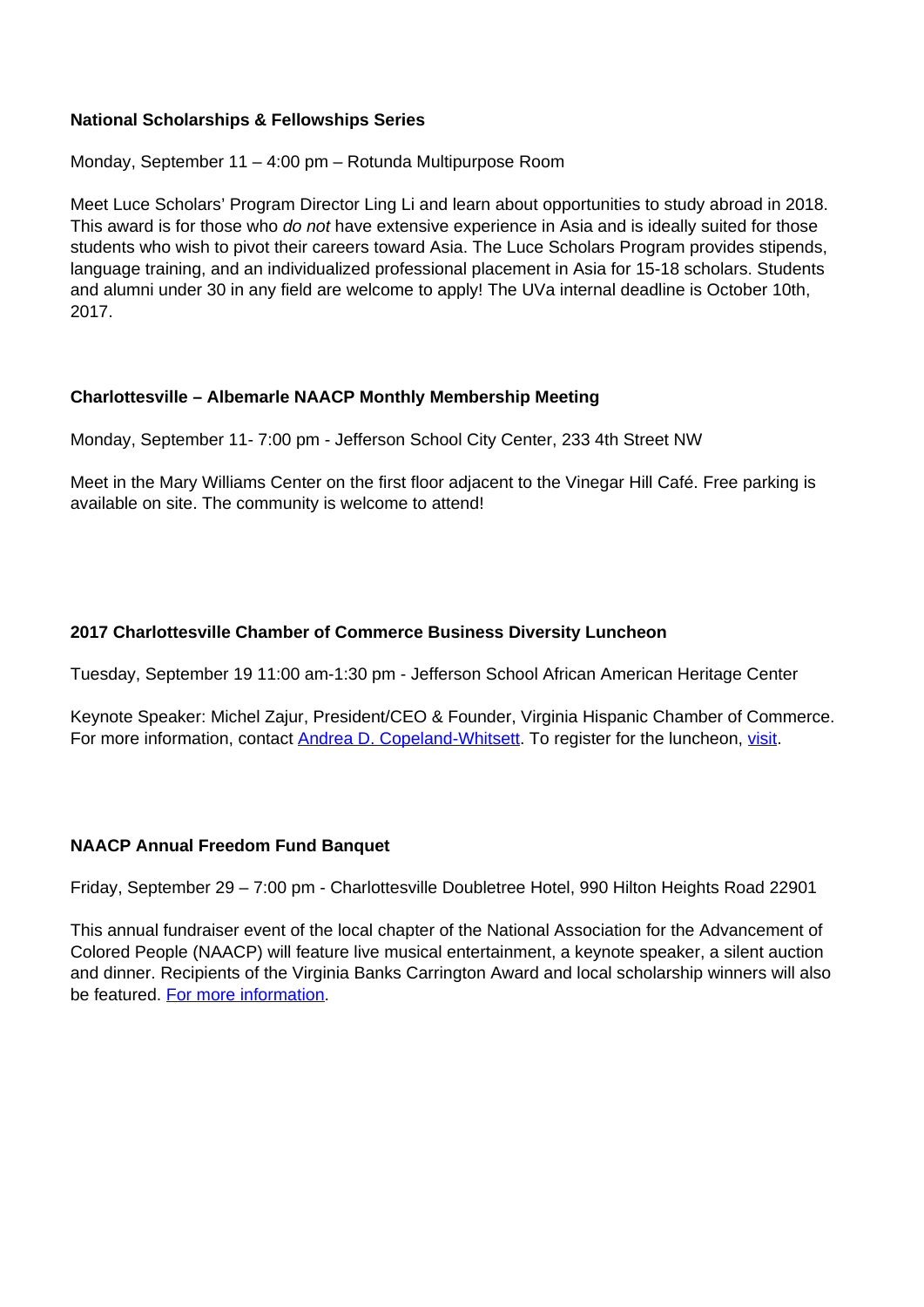# **Opportunites with Deadlines**

#### **Sign Up for Dialogue on Race Saturday Study Circles**

#### **Sign up Deadline: September 30, 1:00 – 4:00 pm – Jefferson School Heritage Center**

Be a part of a community initiative to translate dialogue into action. The Study Circles will meet once a month for 3 hours from September through November; reading materials will accompany the curriculum. To sign up, go to the Facebook event page and please fill out the application, which can be dropped off/mailed to the Office of Human Rights 106 5TH St. NE OR email the application to dialogue@charlottesville.org To learn more about the Dialogue on Race, visit the website, look at the Facebook event page, or call (434) 970-3023.

#### **Southeastern Medical Scientist Symposium (SEMSS)**

#### **Registration Deadline: Tuesday, September 15**

#### **Early Bird Registration Deadline: Friday, September 1 at 12:00 midnight**

The annual Southeastern Medical Scientist Symposium (SEMSS) sponsored by University of Alabama at Birmingham, Emory and Vanderbilt Universities will be November 18-19, 2017 at Emory University, Atlanta, GA. This meeting is a great way for your students to meet directors of MD/PhD programs from the three schools and to network with current MD and MD/PhD students. Students also share their research with peers. There are also a limited number of travel awards for undergraduates. For more information visit.

#### **Churchill Scholarship**

#### **Application Deadline: Tuesday, November 7 by 5:00 pm**

This scholarship funds a year of research at Cambridge University, where a student can also earn a graduate degree. Fourth years (or those within 12 months of graduation) are eligible to apply. For details visit.

# **This Week in Black History**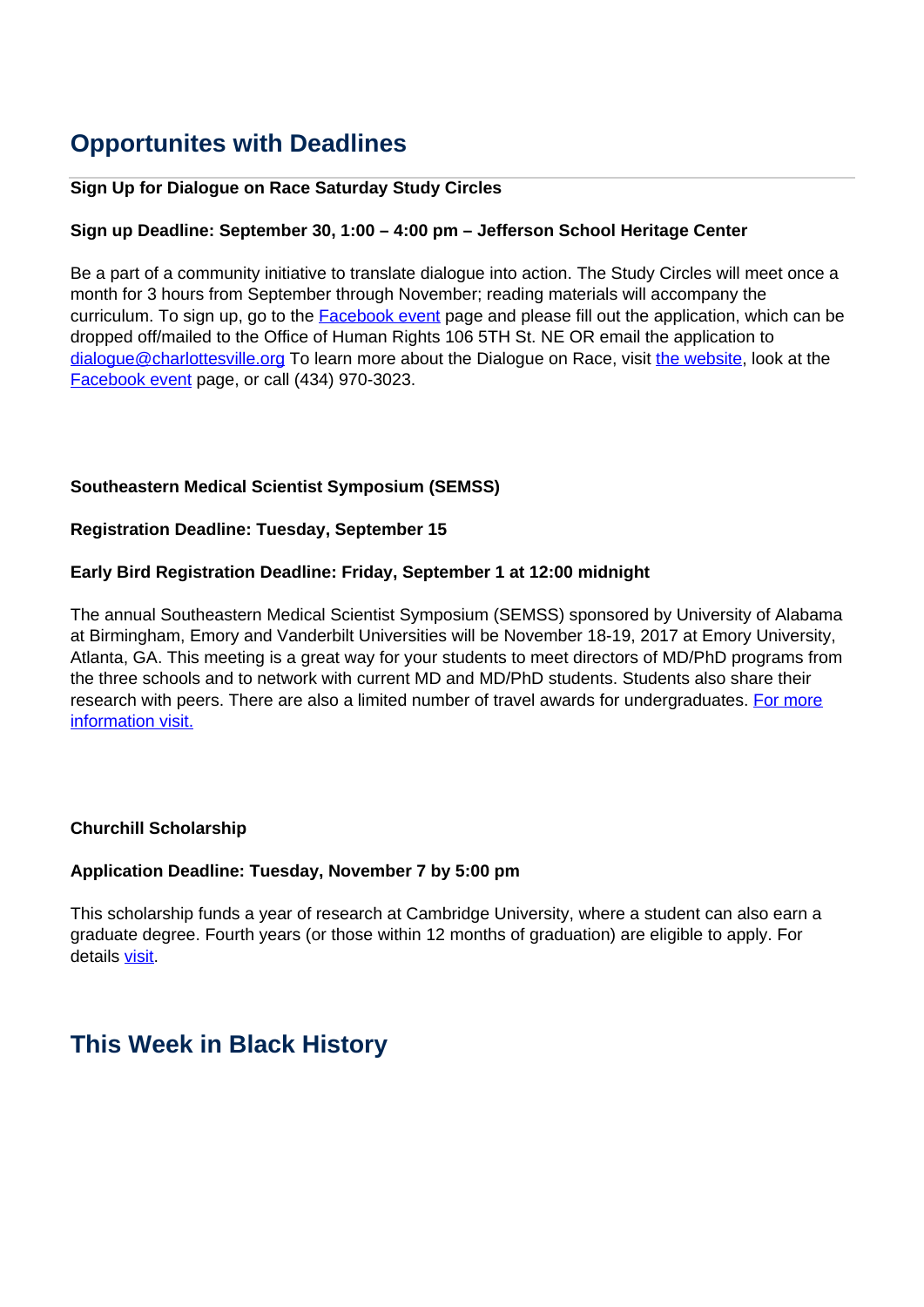

#### **American blues, jazz, gospel vocalist and actress Ethel**

**Waters died on September 1, 1977.** Waters was born on October 31, 1896, in Chester Pennsylvania. She started her career in the 1920s, singing blues and performing jazz, big band & pop music, both on the Broadway stage and in concerts. Her best-known recordings include "Dinah," "Stormy Weather," "Taking a Chance on Love," "Heat Wave," " Supper Time," "Am I Blue?" and "Cabin in the Sky," as well as her version of the spiritual "His Eye Is on the Sparrow." Waters was the second African-American to be nominated for an Academy Award in 1962. She is also the first African-American woman to be nominated for an Emmy Award. Recordings of Ethel Waters were inducted into the Grammy Hall of Fame, which honors recordings that have "qualitative or historical significance."



#### **American actor and hip-hop artist Tupac Shakur was fatally**

**shot in a drive-by shooting in Las Vegas, Nevada on September 7, 1996.** Shakur's albums have sold more than 38 million copies in the USA alone. Shakur was born on June 16, 1971 in New York City, grew up primarily in Harlem, and moved with his family to Baltimore, Maryland, before finally settling in Oakland, California. His first musical breakthrough came in 1991 as a member of the group Digital Underground. In that same year, he received individual recognition for his album 2Pacalypse Now. His acting career began with an appearance on the television series A Different World (1987), before his feature film debut in Juice (1992), Poetic Justice (1993), and Gridlock'd. In a 2005 Rolling Stones Magazine poll, Tupac was named #6 of the '100 immortal artists of all time.' He is also the first rap/hip-hop artist in history to have a wax model of himself be placed in Madamme Tussaud's Wax Museum in Las Vegas, NV.